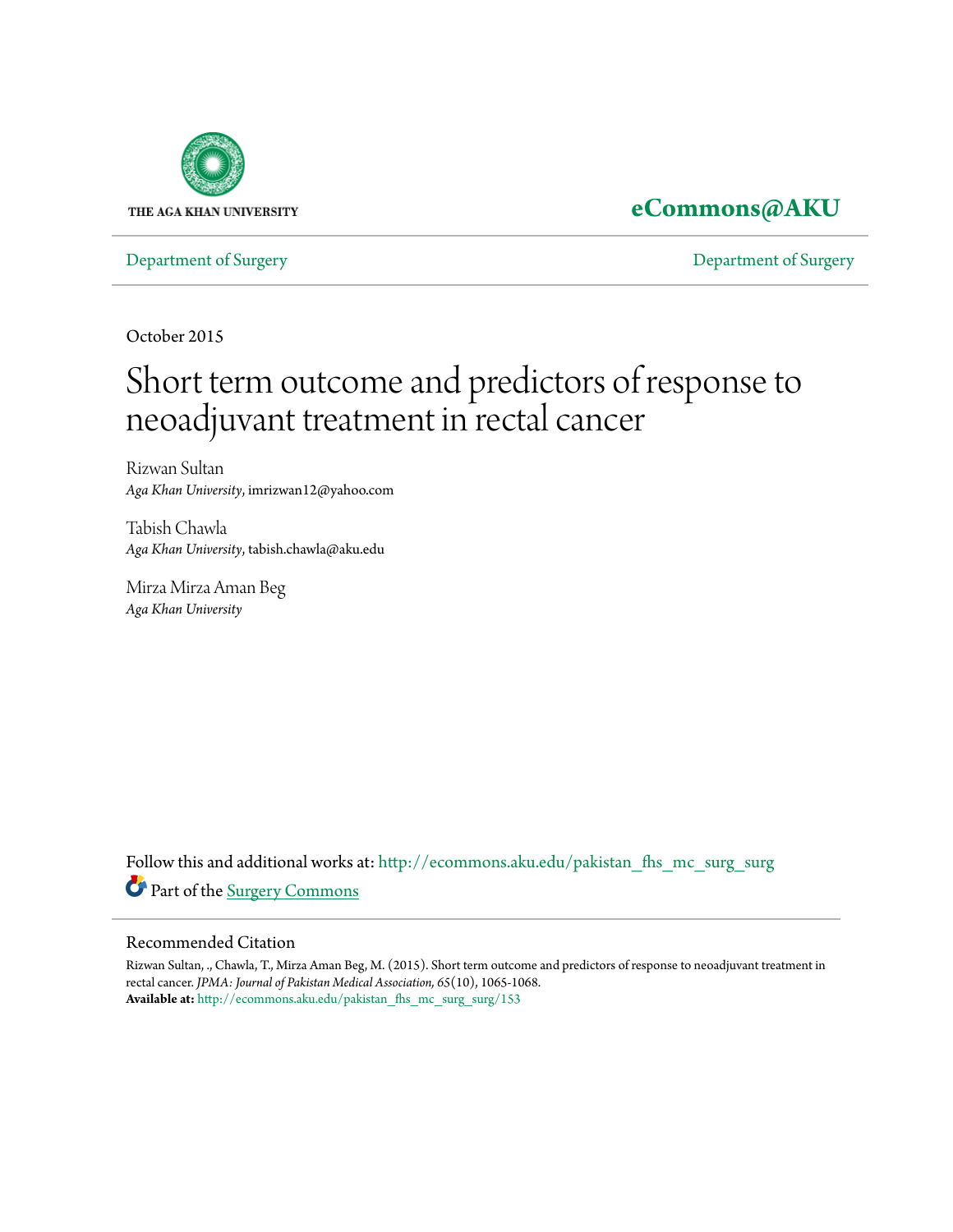ORIGINAL ARTICLE

### **Short term outcome and predictors of response to neoadjuvant treatment in rectal cancer**

Rizwan Sultan,<sup>1</sup> Tabish Chawla,<sup>2</sup> Mirza Aman Beg<sup>3</sup>

#### **Abstract**

**Objective:** To evaluate response to neoadjuvant chemoradiation in the treatment of rectal cancer and to see if it can be predicted whether a particular patient will benefit from such treatment.

**Methods:** The retrospective case series was done at the Aga Khan University Hospital, Karachi, and comprised data related to period from January 2005 to December 2014 of patients with rectal cancer who had received neoadjuvant treatment. They were divided into responders and non-responders on the basis of imaging. Pre-treatment factors were compared to identify differences in the two groups. SPSS 19 was used for statistical analysis.

**Results:** The median age of 35 patients whose records were studied was 44 years (interquartile range: 33-54). Response to neoadjuvant treatment was seen in 13(37%) patients with complete pathological response in 8(22.9%). There was no statistically significant difference in age, gender, pre-treatment tumour stage, tumour biology and distance from anal verge among the responders and the non-responders ( $p > 0.05$  each).

**Conclusion:** Response to neoadjuvant treatment in rectal cancer was low.

**Keywords:** Neoadjuvant chemoradiation, Rectal cancer, Karachi. (JPMA 65: 1065; 2015)

#### **Introduction**

Rectal cancer is the third most common cancer after lung and prostate cancers in males, and breast and lung cancers in females worldwide. In 2009 in the United States more than 40,000 cases of rectal cancer were diagnosed. 1

Despite histological and behavioural similarities between rectal and colonic cancers, there are some important differences. Mesorectum is fat pad surrounding the rectum, and contains lymphatics and lymph nodes, separating it from surrounding structures even when tumour breeches the muscular layer. It remains surgically resectable when it is within this fat pad. This fat pad is not present in the rest of the colon. The second difference is the retroperitoneal location of lower rectum which gives fixity and, hence, radiation can be used as a treatment modality. The proximity of sphincter complex leads to issues related to sacrifice or preservation of continence. Drainage of lower part of rectum by systemic circulation rather than mesenteric circulation can result in direct metastasis to lungs and other sites of the body.

Preoperative staging can be done by endorectal ultrasound, which has good sensitivity of 87%2 but it is an invasive test, not readily available and operatordependent. Also, it cannot judge the metastatic nature of

1,2Department of Surgery, 3Department of Radiology, Aga Khan University Hospital, Karachi.

**Correspondence:** Rizwan Sultan.Email: imrizwan12@yahoo.com

the disease. The staging can also be done with magnetic resonance imaging (MRI) or computed tomography (CT) scan but they have low sensitivity of 77% and 74%. <sup>2</sup> They are non-invasive, non-operator-dependent and provide information related to metastatic deposits of the disease.

Surgery followed by adjuvant chemotherapy is the treatment decided on final histopathology staging. The second option of treatment is neoadjuvant chemoradiation followed by surgery, which is usually offered to Stage-3 tumours.

Five-year survival of Stage-I is about 90% when treated surgically. For Stage II it is 75% when treated surgically. In Stage III with lymph node metastasis, the five-year survival is 50%. For Stage IV it is <5%.<sup>3</sup>

The objective of neoadjuvant treatment is down-staging of disease, with complete pathological response seen in 10-25% of cases, 4-8 sphincter preservation9 for surgically unresectable tumours, and increased disease-free survival rate of 30% at 5 years.<sup>10,11</sup>

The downside of neoadjuvant therapy is chemotherapy side effects i.e. enteritis and, more seriously, neutropenia, theoretical possibility of progression of disease in nonresponders, cost of neoadjuvant therapy which is equivalent to the cost of surgery, especially in a society where patients have to bear the cost, and no overall survival. 10,11

The question arises; can it be predicted before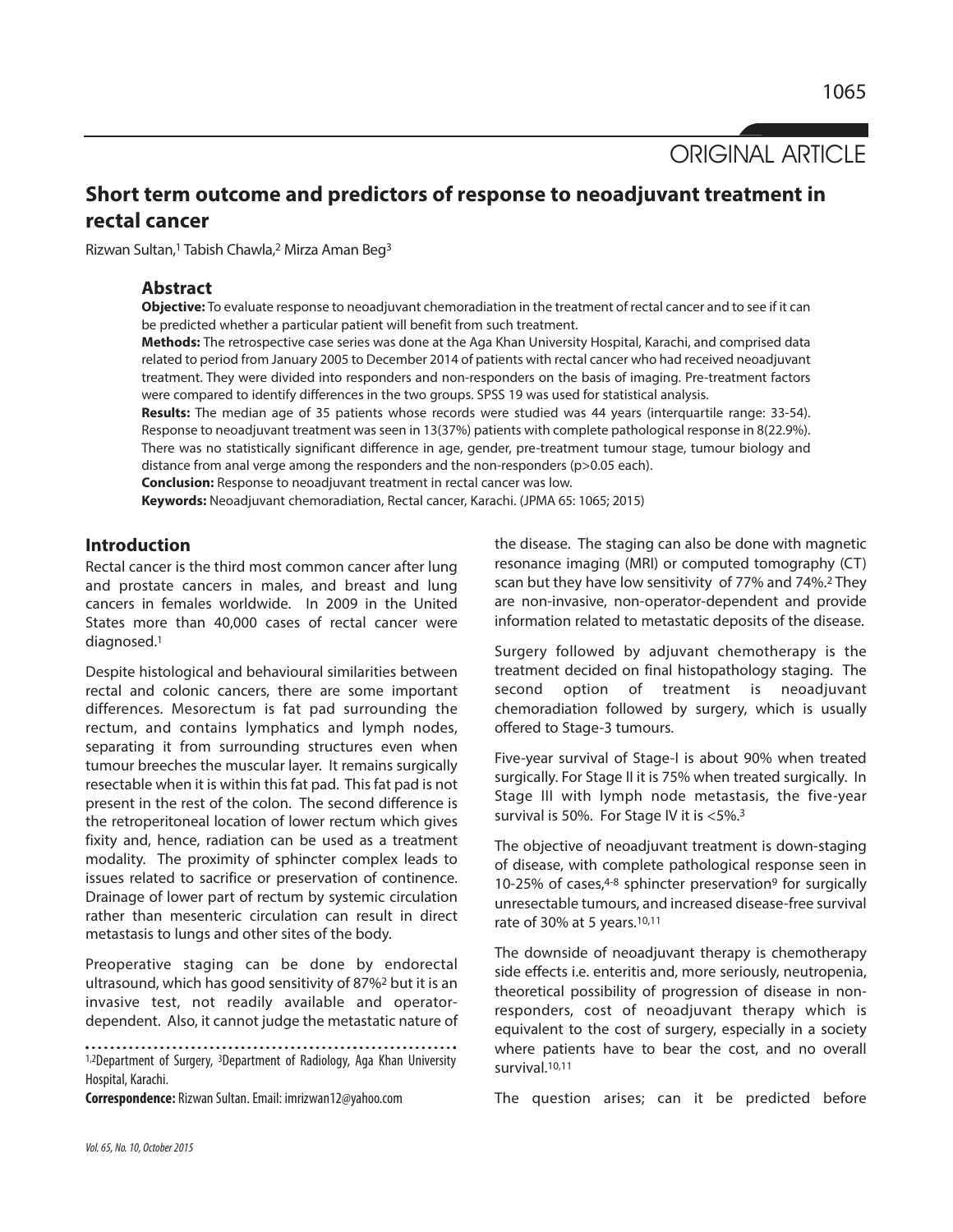neoadjuvant treatment whether a particular patient will benefit from it or not? As an answer to this question, workup is being done to identify the predictors of response to neoadjuvant treatment, not only in rectal cancer but in all other cancers as well. Common work-up variables include age at diagnosis, gender, tumour biology, distance from anal verge and immunocytochemical predictors, but to date there are no definitive set of factors identified for prediction of good response.

The current study was planned to evaluate the response of rectal cancer to neoadjuvant treatment in our population and to compare the characteristics of responders with non-responders. The secondary objective was to compare characteristics of patients with complete radiological response to neoadjuvant treatment for resectable rectal cancer with those of the nonresponders.

#### **Patients and Methods**

The retrospective study was done at the Aga Khan University Hospital (AKUH), Karachi, and comprised records related to the period between January 2005 and December 2014. Records included were of patients over 16 years of age who were diagnosed as surgically resectable rectal cancer at presentation, and who were given neoadjuvant treatment, pre-treatment and posttreatment imaging and surgical treatment. The exclusion criteria was T4 lesions, patients offered upfront surgery, and those with incomplete or missing records. By using International Classification of Diseases (ICD) code 153.9, medical records of colorectal cancer patients were retrieved.

After histopathological confirmation, pre-treatment imaging was done, followed by neoadjuvant treatment for 6 weeks 5 Fluorouracil infusion and concurrent radiation 5 days a week for 6 weeks. Post-treatment imaging was done after which the patient underwent surgery and final histopathological staging was achieved.

Recorded variables included demographics, date of diagnosis, pre-treatment and post-treatment 'tumour, node, metastasis' (TNM) as recorded by a consultant radiologist especially for this study, days from diagnosis to surgery, surgical procedure, histopathological diagnosis and histopathological TNM.

Response to neoadjuvant treatment was divided into three groups on the basis of pre-treatment imaging compared with post-treatment imaging. The first groups was Regression Group in which down-staging was achieved. This group included patients with partial and complete pathological response. Second was the Static Group in which the stage remained the same. There was also the Progression Group in which there was increase in the stage of tumour. The study groups were responders and non-responders. Responders included complete pathological response plus partial pathological response, and non-responders included static disease and progression of disease.

Data analysis was done using SPSS 19. Descriptive analysis of continuous variables was done with median and interquartile range (IQR) for skewed variables. Categorical variables were represented in frequencies and percentages. Comparative analysis of continuous variables was done with Mann Whitney U test or one-way analysis of variance (ANOVA) and that of categorical variables was done with Fisher Exact Test.

#### **Results**

Initially, medical records of 214 patients of colorectal cancer were retrieved. From these, 115(53.7%) patients had colonic cancer and 99(46%) had rectal cancer. From these 99 patients, 35(35.4%) matched the inclusion criterion, and comprised the stud sample.

The median age of these 35 patients was 44 years (interquartile range [IQR]: 33-54) and the male-female ratio was24:11. Overall, 33(94.3%) cases were T3 lesions and 20(57.1%) were N1. The median distance from anal verge was 4cm (IQR: 5-3cm). Besides, 12(34.3%) had

**Table-1:** Baseline characteristics.

| <b>Frequencies</b> |
|--------------------|
| 44 (IQR 54-33)     |
| 24:11:00           |
|                    |
| 2(5.7%)            |
| 33 (94.3%)         |
|                    |
| 15 (42.9%)         |
| 20 (57.1%)         |
| 4 (IQR 5-3)        |
|                    |
| 10 (28.6%)         |
| 12 (34.3%)         |
| 7(20%)             |
| $6(17.1\%)$        |
|                    |
| 11 (31.4%)         |
| 24 (68.6%)         |
| 99 (IQR 110-93)    |
|                    |

IQR: Interquartile range

AdenoCA: Adenocarcinoma

LAR: Low Anterior Resection

APR: AbdominoPerineal Resection.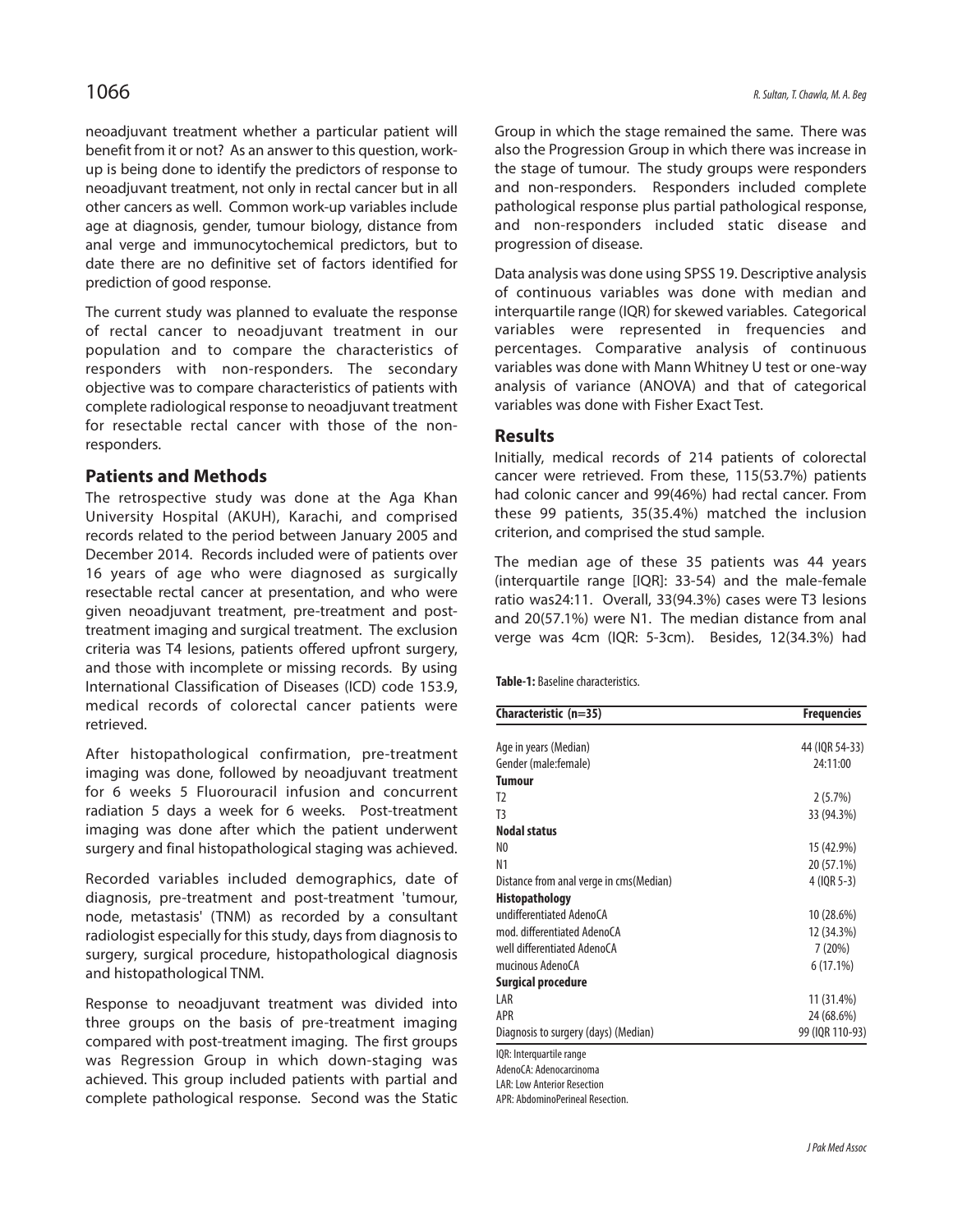| <b>Factors</b>              | <b>Regression (n=13)</b> | Static ( $n=20$ ) | Progression (n=2) | <b>P</b> value |
|-----------------------------|--------------------------|-------------------|-------------------|----------------|
| Age (years)                 | $51.8 \pm 13.2$          | $39.6 \pm 14.5$   | $41 \pm 11.3$     | $0.13*$        |
| Gender                      |                          |                   |                   | 0.651          |
| Male                        | 10                       | 13                |                   |                |
| Female                      | 3                        |                   |                   |                |
| <b>Pre Treatment Tumour</b> |                          |                   |                   | 0.157          |
| T <sub>2</sub>              |                          | 0                 | 0                 |                |
| T <sub>3</sub>              | 11                       | 20                |                   |                |
| Pre Treatment Nodal status  |                          |                   |                   | 0.675          |
| N <sub>0</sub>              | h                        |                   |                   |                |
| N <sub>1</sub>              |                          | 13                | 0                 |                |
| Histopathology              |                          |                   |                   | 0.25           |
| undiffer. AdenoCA           |                          |                   | 0                 |                |
| mod. Diff. AdenoCA          | h                        | h                 |                   |                |
| well diff. AdenoCA          |                          |                   |                   |                |
| mucinous AdenoCA            |                          |                   |                   |                |

\*OneWay ANOVA

AdenoCA: Adenocarcinoma.

**Table-3:** Comparison betweenpatients with Complete Pathological Response (CPR) and Noresponse.

| <b>Predictive factors</b>            |                 | CPR (n=8) Non-responders(n=22) P value |       |
|--------------------------------------|-----------------|----------------------------------------|-------|
| Age (years)                          | $50.5 \pm 13.6$ | $40.3 \pm 13.9$                        | 0.34  |
|                                      |                 |                                        |       |
| Gender                               | 6               | 14                                     | 0.61  |
| Male                                 | $\overline{2}$  | 8                                      |       |
| Female                               |                 |                                        |       |
| Pre-treatment Tumour status          | 1               | $\Omega$                               | 0.08  |
| T <sub>2</sub>                       | 7               | 22                                     |       |
| T3                                   |                 |                                        |       |
| Pre-treatment Nodal status           | 3               | 10                                     | 0.76  |
| N <sub>0</sub>                       | 5               | 12                                     |       |
| N <sub>1</sub>                       |                 |                                        |       |
| Distance from anal verge (Median)    | $4.6 \pm 1.79$  | $4.28 + 1.75$                          | 0.656 |
| Histopathology                       |                 |                                        |       |
| undifferentiated AdenoCA             | 0               | 9                                      | 0.159 |
| mod. differentiated AdenoCA          | 3               | 6                                      |       |
| well differentiated AdenoCA          | 4               | $\mathfrak z$                          |       |
| mucinous AdenoCA                     |                 | 5                                      |       |
| Diagnosis to surgery (days) (Median) | $110 + 32$      | $111 + 40$                             | 0.949 |

AdenoCA: Adenocarcinoma.

moderately differentiated adenocarcinoma followed by poorly differentiated adenocarcinoma 10(28.6%). Further, 24(68.6%) patients had abdominoperineal resection (APR) done as a surgical procedure. Median days from diagnosis to surgery were 99 days (IQR: 110-93 days) (Table-1).

In terms of outcome, regression of tumour was seen in 13(37.1%) patients; and among them complete pathological response was seen in 8(22.9%). In 20(57.1%) patients the disease remained static, while progression of disease was seen in 2(5.7%). There was no statistical difference between age of patients, tumour status, nodal status, distance from anal verge and histopathological diagnosis in both groups (p>0.05 each) (Table-2).

There was no statistical difference between age, pretreatment tumour status, nodal status, distance from anal verge and histopathological diagnosis in both groups (Table-3).

#### **Discussion**

To summarise, most of patients undergoing neoadjuvant treatment were T3 (94.3%). The regression of disease was seen in 37.1% of patients. Complete pathological response was seen in 22.9% of cases, while 5.2% patients had progression of the disease. There was no factor found significant to predict whether a particular patient will benefit from neoadjuvant treatment for rectal cancer. Some research work has been done on this topic in the last few years. The first such study<sup>12</sup> included 242 patients who presented from 1997 to 2007. The intervention was similar to our study and it saw complete pathological response of 24%. Another study<sup>13</sup> included 562 patients in 15 years and treatment was 5 Fluorouracil (FU) or Capecitabine and radiation. The response was 57% and circumferential involvement of < 60% was predictive for good response. A study14 included 51 patients from 2005 to 2012. The treatment regimen was slightly different from ours but it showed regression in 55% cases and in 12% there was complete pathological response. It also failed to ascertain any predictive factors for this good